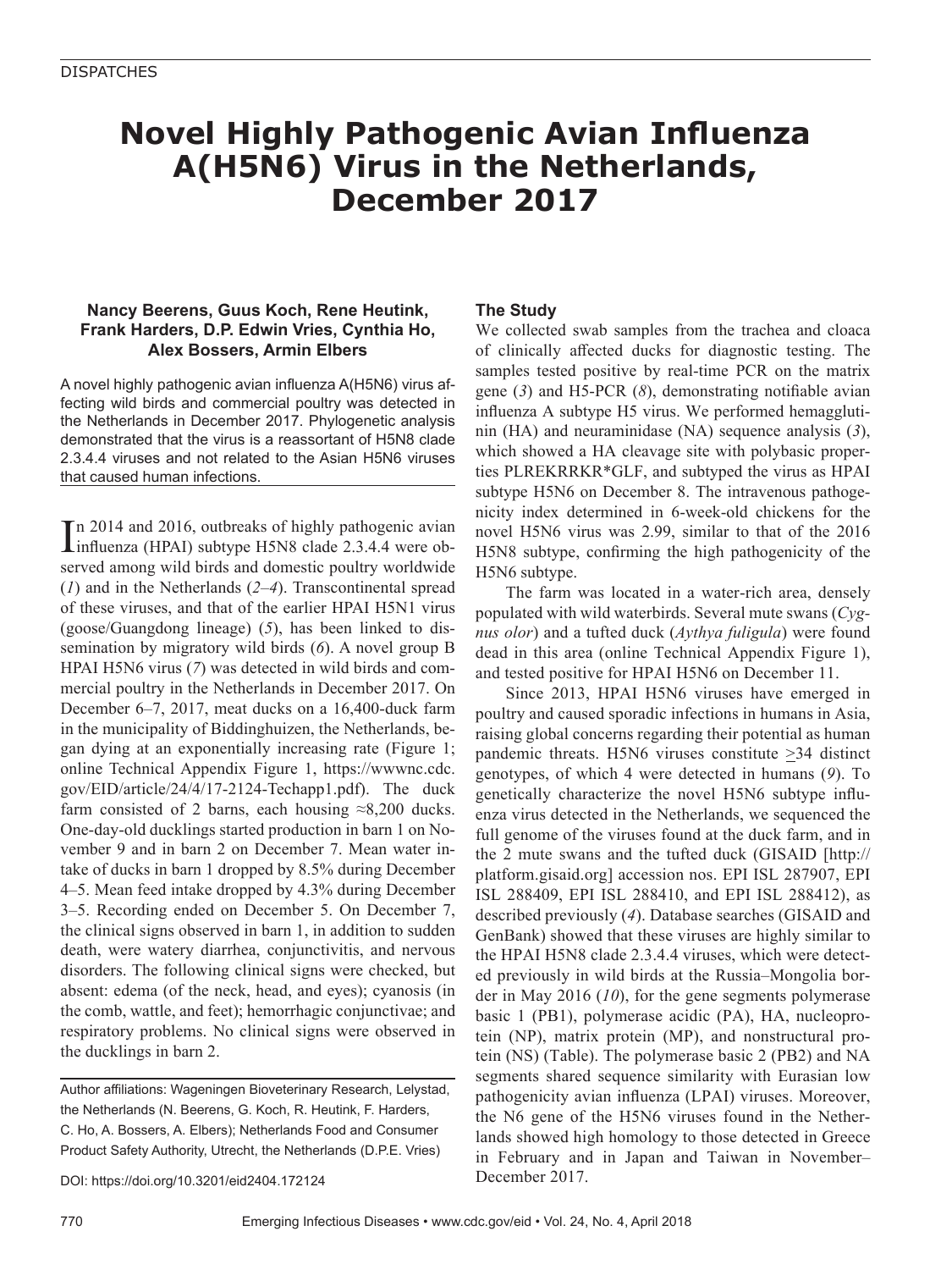

**Figure 1**. Daily mortality rate (% of ducks) in ≈8,000 ducks in barn 1 of the case flock during outbreak of highly pathogenic avian influenza A(H5N6) in the Netherlands, 2017. The farmer counted the dead ducks every morning. During clinical inspection on the last day, an additional number of dead ducks was counted (12 h after the farmer's morning count); the asterisk (\*) indicates the total number of dead ducks at the end of the day on December 7 (farmer count + clinical inspection count).

To study the origin of the H5N6 virus detected in the Netherlands in December 2017, we performed a detailed phylogenetic analysis for all gene segments individually (online Technical Appendix Figure 2). This analysis shows that the novel H5N6 virus is genetically distinct from human H5N6 viruses found in China. The PB1, PA, HA, NP, MP, and NS gene segments are closely related to HPAI H5N8 viruses detected in Europe in 2016 (online Technical Appendix Figure 2, panels B–E, G, H). In contrast, the PB2 and NA genes are most closely related to Eurasian LPAI viruses (online Technical Appendix Figure 2, panels A, F). Of note, the N6 segment of the virus in the Netherlands is closely related to, but distinct from, that of the H5N6 viruses detected in Greece, Japan, and Taiwan in 2017. Furthermore, the virus in the Netherlands has PB2 and PA segments that are distinct from those found in the viruses from Greece, Japan, and Taiwan (Figure 2). These results indicate that H5N6 virus in the Netherlands is a reassortant of the HPAI H5N8 subtype that obtained novel PB2 and NA segments.

To explain the emergence of the novel H5N6 virus, we performed molecular dating using the Bayesian skyline coalescent model in BEAST version 1.8 software (http:// beast.community/beast; online Technical Appendix Figure 3) and calculated the time to most recent common ancestor for the HA and NA gene segments (online Technical Appendix Table 1). For the H5 segment, the viruses in the Netherlands, Greece, Taiwan, and Japan share a common ancestor with HPAI H5N8, which was dated in January–September 2016 (online Technical Appendix Figure 3, panel A [node 1]). For the N6 segment, the common



**Figure 2**. Schematic representation of the HPAI H5N6 reassortant virus detected in the Netherlands. Two variants of HPAI H5N8 were detected in 2016; they have different PA gene segments, called PA I and PA II. The novel virus evolved from H5N8 viruses having a PA II gene segment, but obtained both novel NA and PB2 gene segments. The H5N6 viruses detected in Greece, Japan, and Taiwan have evolved from H5N8 viruses that have a PA I gene segment and have an N6 segment similar to the virus detected in the Netherlands. HPAI, highly pathogenic avian influenza; PB, polymerase basic; PA, polymerase acidic; HA, hemagglutinin; NP, nucleoprotein; NA, neuraminidase; MP, matrix protein; NS, nonstructural protein.

ancestor of the viruses in the Netherlands, Greece, Taiwan, and Japan was dated in December 2014–July 2016 (online Technical Appendix Figure 3, panel B [node 2]). The novel H5N6 virus probably arose by reassortment of HPAI H5N8 and descendants of LPAI A/barnacle goose/ Netherlands/2014 (node 1), sometime in 2015–2016. These results suggest that the reassortment event that generated the novel HPAI H5N6 virus probably did not occur within the Netherlands in 2017.

Finally, we analyzed the genome of the novel H5N6 virus for potential zoonotic signatures associated with increased human risk (online Technical Appendix Table 2). We found that the virus has a typical avian receptor specificity and identified no sequence signatures associated with increased airborne transmission. In the MP and NS genes, we identified mutations that were associated with increased virulence, but similar mutations have been found in other H5 clade 2.3.4.4 viruses. Our analysis demonstrated that the virus may have reduced sensitivity to treatment with the antiviral drug oseltamivir.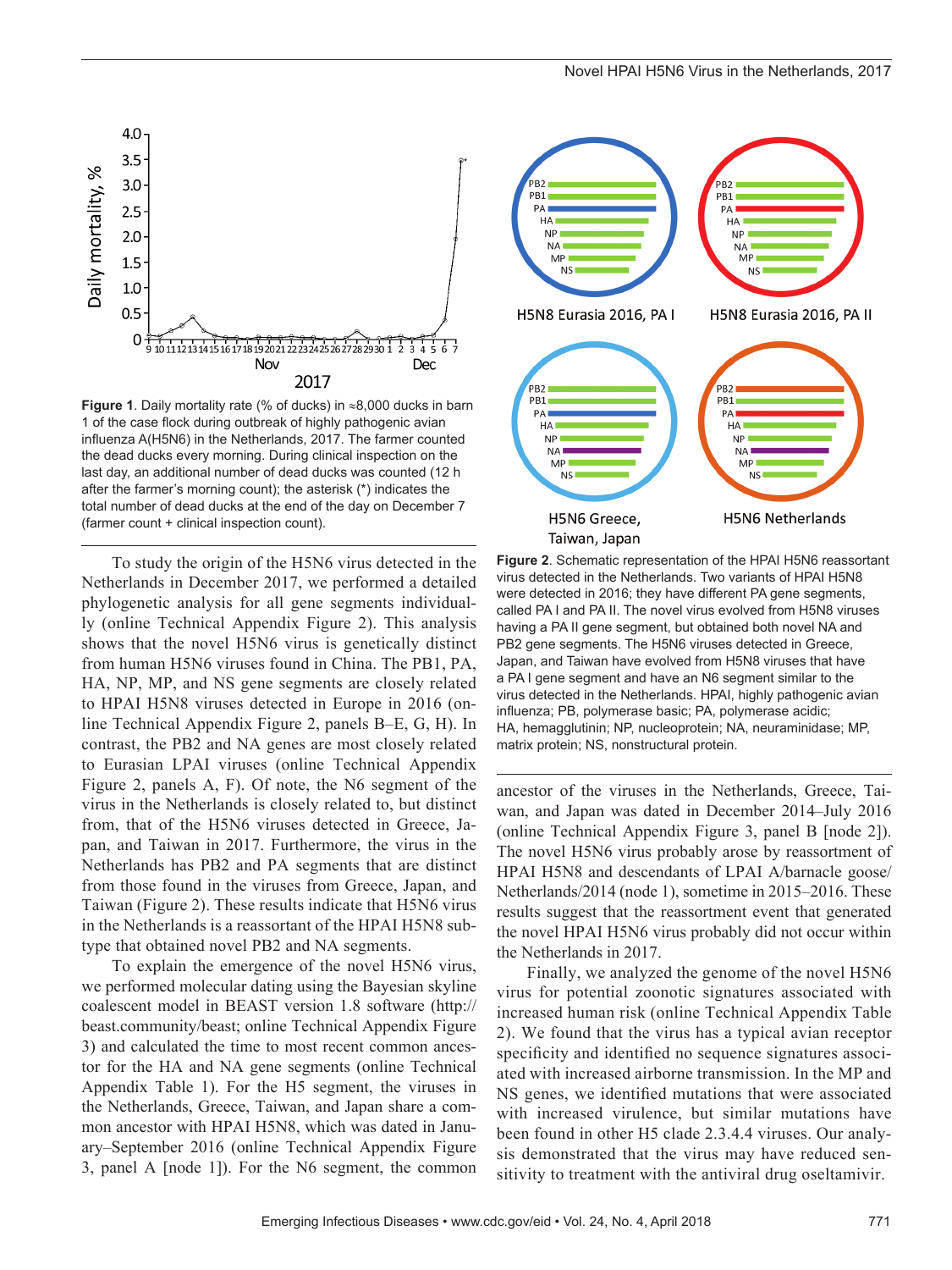#### **DISPATCHES**

| <b>Table 1.</b> Genetic composition of the HPAI H5N6 virus isolated in the Netherlands, 2017 <sup>*</sup> |                         |             |                       |
|-----------------------------------------------------------------------------------------------------------|-------------------------|-------------|-----------------------|
| Virus segment                                                                                             | GISAID no. <sup>+</sup> | Identity, % | Origin                |
| Polymerase basic 2                                                                                        |                         |             |                       |
| A/mallard duck/Netherlands/15/2011 (H6N8)                                                                 | EPI889820               | 97          | European LPAI         |
| A/Eurasian teal/Netherlands/1/2011 (H3N8)                                                                 | EPI889410               | 97          |                       |
| A/mallard duck/Netherlands/20/2011 (H6N8)                                                                 | EPI889594               | 97          |                       |
| A/greater white-fronted goose/Netherlands/6/2011 (H6N8)                                                   | EPI1010712              | 97          |                       |
| Polymerase basic 1                                                                                        |                         |             |                       |
| A/chicken/Kalmykia/2643/2016 (H5N8)                                                                       | EPI909458               | 99          | <b>H5N8 HPAI 2016</b> |
| A/gadwall/Kurgan/2442/2016 (H5N8)                                                                         | EPI961447               | 99          |                       |
| A/T Dk/NL-Werkendam/16014159-001/2016 (H5N5)                                                              | EPI1117251              | 98          |                       |
| A/T_Dk/NL-Zeewolde/16013976-005/2016 (A/H5N8                                                              | EPI1019844              | 98          |                       |
| Polymerase                                                                                                |                         |             |                       |
| A/T Dk/NL-Monnickendam/16013865-006-008/2016 (H5N8)                                                       | EPI1019770              | 99          | <b>H5N8 HPAI 2016</b> |
| A/magpie/NL-Volendam/16014331-002/2016 (H5N8)                                                             | EPI1019722              | 99          |                       |
| A/L-bl-ba-gull/NL-Sovon/16014324-014/2016 (H5N8)                                                          | EPI1019706              | 99          |                       |
| A/G c grebe/NL-Monnickendam/16013865-009-010/2016 (H5N8)                                                  | EPI1019650              | 99          |                       |
| Hemagglutinin                                                                                             |                         |             |                       |
| A/Eur Wig/NL-Zoeterwoude/16015702-010/2016 (H5N8)                                                         | EPI1019638              | 99          | <b>H5N8 HPAI 2016</b> |
| A/Eur Wig/NL-Reeuwijk/16015903-003/2016 (H5N8)                                                            | EPI1019590              | 99          |                       |
| A/Eur Wig/NL-Leidschendam/16015697-007/2016 (H5N8)                                                        | EPI1019582              | 99          |                       |
| A/Eur_Wig/NL-Gouda/16015824-001/2016 (H5N8)                                                               | EPI1019550              | 99          |                       |
| Nucleoprotein                                                                                             |                         |             |                       |
| A/gadwall/Kurgan/2442/2016 (H5N8)                                                                         | EPI961450               | 99          | <b>H5N8 HPAI 2016</b> |
| A/wild duck/Tatarstan/3059/2016 (H5N8)                                                                    | EPI909453               | 99          |                       |
| A/T Dk/NL-Werkendam/16014159-001/2016 (H5N5)                                                              | EPI1117254              | 99          |                       |
| A/mute swan/Kaliningrad/132/2017 (H5N8)                                                                   | EPI1044548              | 99          |                       |
| Neuraminidase                                                                                             |                         |             |                       |
| A/chicken/Greece/39_2017b/2017 (H5N6)                                                                     | EPI1122895              | 98          | <b>H5N6 HPAI 2017</b> |
| A/spoonbill/Taiwan/DB645/2017 (H5N6)                                                                      | EPI1119073              | 97          |                       |
| A/barnacle goose/Netherlands/2/2014 (H3N6)                                                                | EPI1011098              | 97          | European LPAI         |
| A/mute swan/Shimane/3211A001/2017 (H5N6)                                                                  | LC335983                | 97          |                       |
| Matrix protein                                                                                            |                         |             |                       |
| A/mulard duck/Hungary/59163/2016 (H5N8)                                                                   | EPI1032553              | 99          | <b>H5N8 HPAI 2016</b> |
| A/mulard duck/Hungary/62902/2016 (H5N8)                                                                   | EPI1032527              | 99          |                       |
| A/mulard duck/Hungary/60369/2016 (H5N8)                                                                   | EPI1032519              | 99          |                       |
| A/goose/Hungary/59763/2016 (H5N8)                                                                         | EPI1032511              | 99          |                       |
| Nonstructural protein                                                                                     |                         |             |                       |
| A/duck/Hungary/60441/2016 (H5N8)                                                                          | EPI866979               | 99          | H5N8 HPAI 2016        |
| A/goose/Italy/17VIR6358-3/2017 (H5N8)                                                                     | EPI1081973              | 99          |                       |
| A/swan/Italy/17VIR7064-1/2017 (H5N8)                                                                      | EPI1081921              | 99          |                       |
| A/mulard duck/Hungary/59163/2016 (H5N8)                                                                   | EPI1032556              | 99          |                       |
| *HPAI, highly pathogenic avian influenza; LPAI, low pathogenicity avian influenza.                        |                         |             |                       |
| †From GISAID EpiFlu database (http://platform.gisaid.org).                                                |                         |             |                       |

#### **Conclusions**

A novel reassortant HPAI H5N6 virus affected wild birds and commercial poultry in the Netherlands in December 2017. Phylogenetic analysis demonstrated that the virus is related to the HPAI H5N8 clade 2.3.4.4 viruses but contains novel PB2 and NA segments derived from Eurasian LPAI viruses. The N6 gene segment is related to that of HPAI H5N6 viruses found in Greece, Japan, and Taiwan, for which a common ancestor was estimated around November 2015. In addition, the H5N6 virus in the Netherlands differs from that in Greece by the PA and PB2 gene segments. This suggests that the H5N6 virus in the Netherlands did not result from continued circulation of the virus in Greece (or Europe) that was detected in February 2017 but likely represents a separate introduction related to wild bird migration in fall 2017. The reassortment events may have occurred on breeding grounds in Siberia, where large numbers of wild birds congregate,

and the virus may have spread by long-distance flights of infected migratory birds (*6*).

Phylogenetic analysis demonstrated that the virus is not related to the zoonotic Asian H5N6 strains that cause infections in humans. Furthermore, genetic analysis identified no sequence features related to increased human risk. There are no indications that mammals (such as humans) can be infected by the novel reassortant HPAI H5N6 viruses detected in the Netherlands, Greece, Japan, and Taiwan. We recommend further studies in mammals (ferrets or mice) to provide experimental data on the virulence for mammals.

#### **Acknowledgments**

We thank Saskia Bergervoet, Sylvia Pritz-Verschuren, and Jayna Raghwani for technical assistance and the submitting laboratories for the sequences from the GISAID EpiFlu Database. This work was funded by the Dutch Ministry of Agriculture, Nature, and Food Quality.